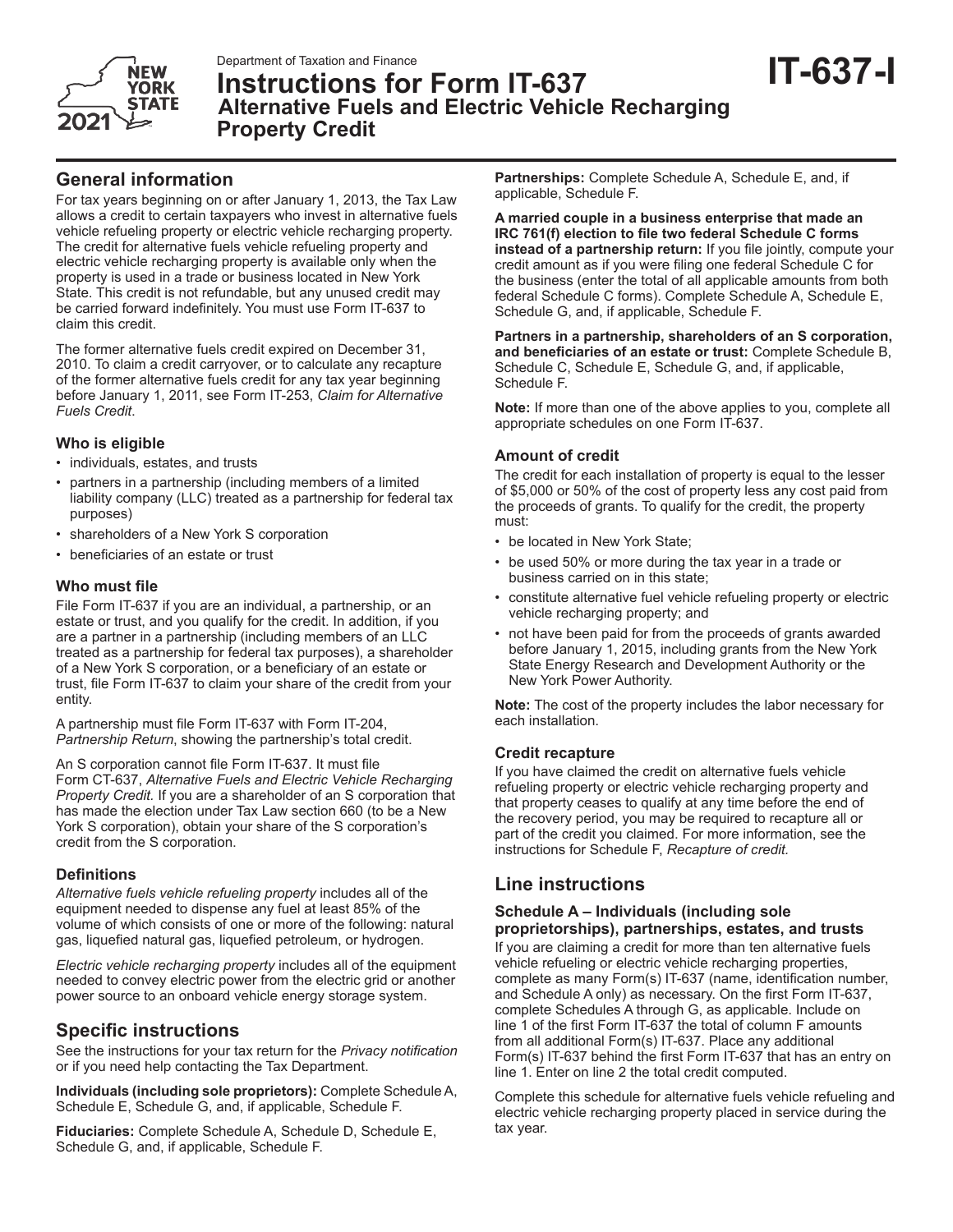Do not complete this schedule for any property that, by the end of your tax year, met at least one of the following conditions:

- The property no longer qualifies as alternative fuels vehicle refueling property or electric vehicle recharging property.
- 50% or more of the property's use during the tax year was other than in a trade or business carried on in New York.
- You sold or disposed of the property and you know, or have reason to know, that the property will meet one of the two conditions previously stated above.

#### **Calculation of credit**

In the case of a taxpayer installing alternative fuels vehicle refueling property, the credit is computed separately for each fuel dispensing pump, based on the cost of the pump and all the necessary equipment associated with it (such as compression equipment and storage tanks). If more than one pump is being installed in the same location at the same time, the cost for each pump is determined by dividing the total cost for all the pumps and necessary equipment by the number of pumps installed. The amount of the credit allowed per pump by location is the **lesser** of:

• total cost of all pumps

and necessary equipment  $\times$  50% (.5), or<br>number of pumps

• \$5,000.

In the case of a taxpayer installing electric vehicle recharging property, the credit is computed separately for each charging station, based on the cost of the charging station and all the necessary equipment associated with it. If more than one charging station is being installed in the same location at the same time, the cost for each charging station is determined by dividing the total cost for all the charging stations and necessary equipment by the number of charging stations installed. The amount of the credit allowed per charging station by location is the **lesser** of:

- total cost of all charging stations and necessary equipment *<sup>×</sup>* 50% (.5), or number of charging stations
- \$5,000.

**Example 1:** *A taxpayer installs alternative fuels vehicle refueling property during* Tax Year 1 *that consists of one fuel dispensing pump and the equipment necessary to operate that pump. The cost of the fuel dispensing pump is \$12,000 and the cost of the equipment is \$50,000. The amount of credit allowed per pump is the lesser of:*

- *(\$12,000 + \$50,000) × 50% (.5) = \$31,000, or 1 pump*
- *\$5,000.*

*The taxpayer's total credit for* Tax Year 1 *is \$5,000 (\$5,000 × 1).*

*In* Tax Year 2*, the taxpayer adds two additional fuel dispensing pumps at the same time at the above location. The total cost for the two fuel dispensing pumps is \$24,000 and the cost of additional equipment is \$10,000. The amount of credit allowed per pump is the lesser of:*

*• (\$24,000 + \$10,000) <sup>×</sup> 50% (.5) = \$8,500, or 2 pumps*

**•** *\$5,000.*

*The taxpayer's total credit for* Tax Year 2 *is \$10,000 (\$5,000 × 2).*

**Example 2:** *A taxpayer installs electric vehicle recharging equipment during* Tax Year 1 *that consists of four charging stations and the equipment necessary to operate the charging stations, all of which are installed at the same location and at the* 

*same time. The total cost of the four charging stations is \$32,000 and the cost of the equipment is \$20,000. The amount of credit allowed per charging station is the lesser of:*

*• (\$32,000 + \$20,000) × 50% (.5) = \$6,500, or 4 charging stations*

```
• $5,000.
```
*The taxpayer's total credit for* Tax Year 1 *is \$20,000 (\$5,000 × 4).*

*In* Tax Year 2*, the taxpayer adds four additional charging stations at the same time to the above location. The total cost of the four charging stations is \$28,000 and the cost of the additional equipment is \$4,000. The amount of credit allowed per charging station is the lesser of:*

*• (\$28,000 + \$4,000) × 50% (.5) = \$4,000, or 4 charging stations*

```
• $5,000.
```
*The taxpayer's total credit for* Tax Year 2 *is \$16,000 (\$4,000 × 4).*

**Column A –** Enter the actual street address where the vehicle refueling, or recharging property is located. Do not enter a PO Box number.

**Column B –** Enter the cost of the alternative fuels vehicle refueling property or electric vehicle recharging property. The cost of the property includes the labor necessary for each installation. Do not include any costs paid for from the proceeds of grants.

#### **Schedule B – Partnership, S corporation, estate, and trust information**

Enter the appropriate information for each partnership, S corporation, or estate or trust from which you received a share of the alternative fuels vehicle refueling and electric vehicle recharging property credit or a share of the recapture of the credit. If you need more space, submit a separate schedule.

#### **Schedule C – Partner's, shareholder's, or beneficiary's share of credit**

Enter your share of the total credit received from a partnership, a New York S corporation, or an estate or trust. If you belong to more than one partnership, New York S corporation, or estate or trust, enter the total of all your shares on the appropriate line.

**Line 3 – Partner:** Enter your share of the total credit from your partnership. This information should be provided to you by your partnership.

**Line 4 – S corporation shareholder:** Enter your share of the total credit from your S corporation. This information should be provided to you by your S corporation.

**Line 5 – Beneficiary:** Enter your share of the total credit from estates and trusts. This information should be provided to you by your fiduciary.

#### **Schedule D – Beneficiary's and fiduciary's share of credit and recapture of credit**

An estate or trust must complete Schedule D. If an estate or trust allocates or assigns the credit or recapture of credit to its beneficiaries, base the division on each beneficiary's proportionate share of the income of the estate or trust. If you need more space, submit a separate schedule.

#### **Schedule F – Recapture of credit**

If you are claiming a recapture for more than three alternative fuels vehicle properties or electric vehicle recharging properties, complete as many Form(s) IT-637 (name, identification number, and Schedule F only) as necessary. On the first Form IT-637, complete Schedules A through G as applicable. Include on